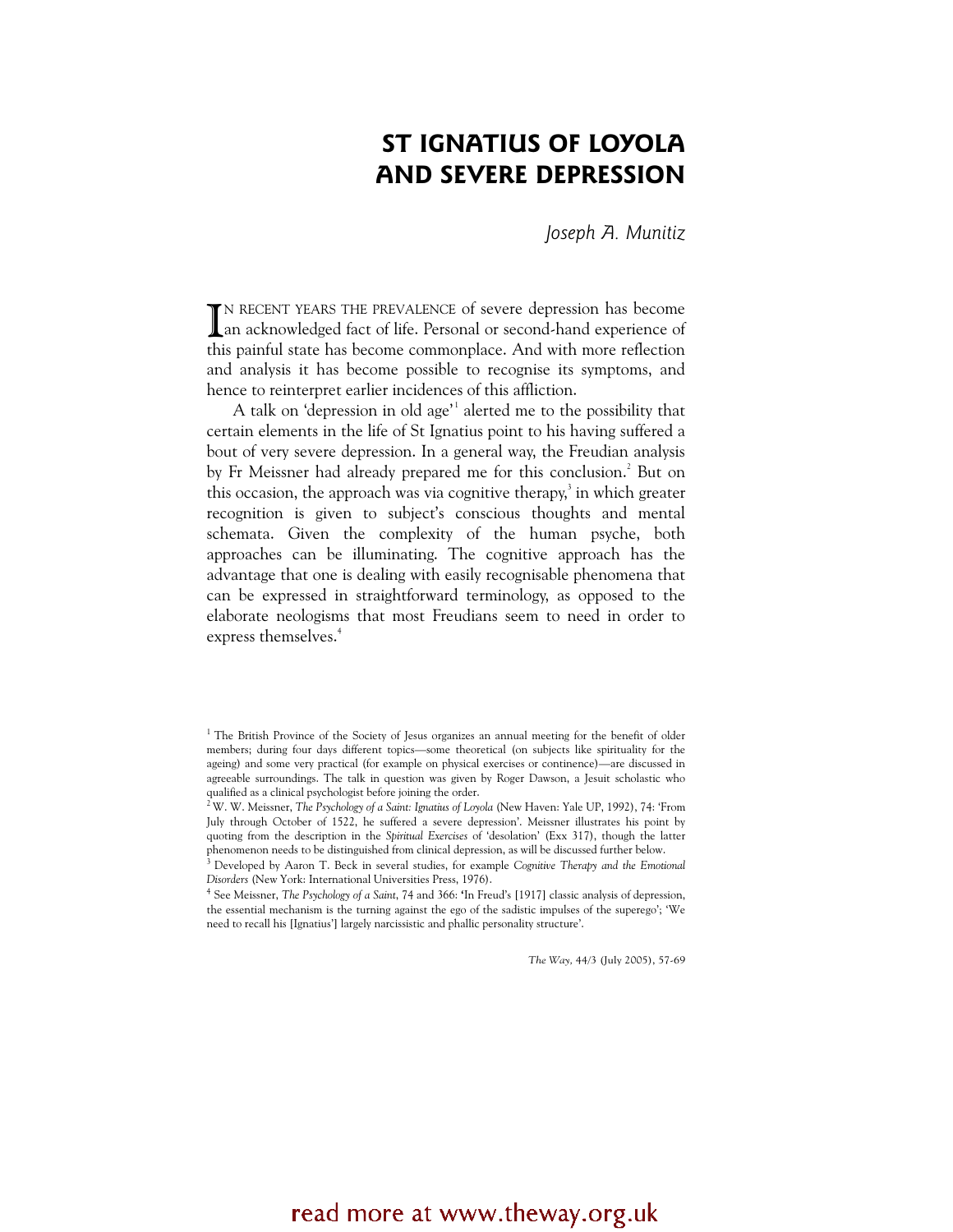### The Problem of Scruples

In the autobiographical Reminiscences<sup>5</sup> Ignatius gave much space to one particular trial that he underwent while living at Manresa: 'here he came to have many problems from scruples' (n. 22). At first sight one might not recognise under this term an experience that deserves

A man under terrible mental pressure to be classified as 'depression'. But the description given by Ignatius of his state of mind leaves little room for doubt. Even before his scruples, there were times when he could find 'no savour [relish] either in praying or in hearing mass or in any other prayer' (n. 21); there was 'sadness and desolation' that covered him like a cloak (n. 21). However, with the onset of

scruples one recognises quite a different phenomenon: he was 'in great pain' (n. 22); he felt that the scruples 'were doing him a great deal of harm' (n. 22), they were 'tormenting him' (n. 23); he was at times in 'a state of great distress' (n. 23). All of this reveals a man under terrible mental pressure.

The immediate occasion was the fear that he had not made a full confession. Doubts continued to return, even though he had made a perfectly adequate general confession up at the monastery of Montserrat, and had done the same in the Cathedral (the Seo) of Manresa, actually writing down on his confessor's orders all that he could remember. The confessor's advice not to repeat anything 'unless it was sufficiently clear' (n. 23) was of no help, as the thoughts would recur with the startling clarity of ever-new detail. Long hours (seven each day) devoted to prayer on his knees gave no relief over several months (n. 23).

His self-contempt grew to such a pitch that he declared himself willing to crawl behind a dog if that would satisfy God (n. 23). There were even times when he seriously thought of suicide by jumping out of a window (n. 24), but the realisation that this would be sinful restrained him: 'Lord, I won't do anything that would offend you!' (n. 24). Instead he began a rigorous course of fasting, resolving neither to eat nor to drink unless he was in danger of dying. It was only later that he realised how ridiculous it was to think that by the time he was in

<sup>&</sup>lt;sup>5</sup> The Reminiscences were dictated to Gonçalves da Câmara, beginning in 1553 and continuing, with interruptions, until 1555, the year before Ignatius' death. All references are to Saint Ignatius of Loyola: Personal Writings, edited by Joseph A. Munitiz and Philip Endean (London: Penguin, 1996).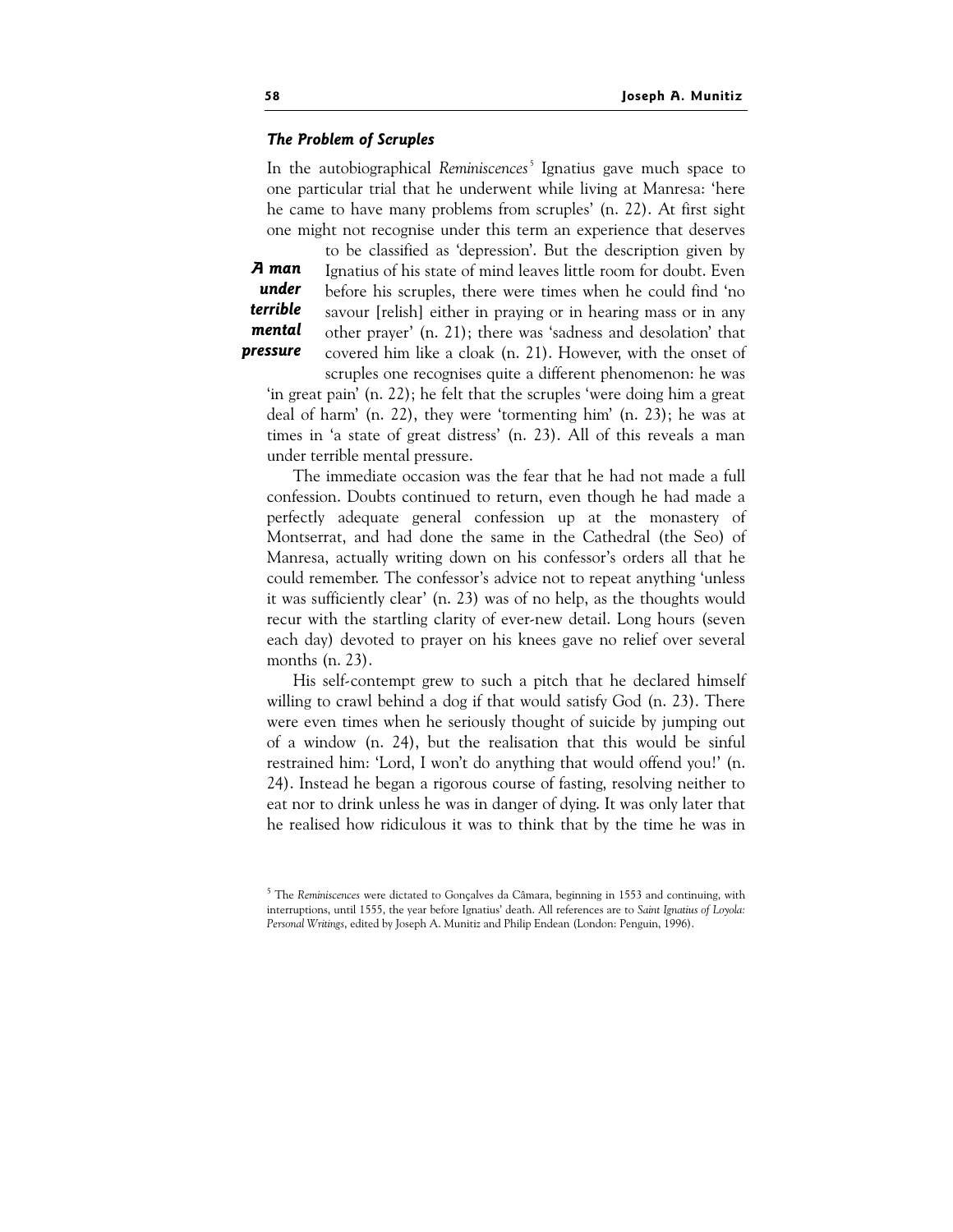danger of dying he would have been able to stop the process (n. 24). Fortunately the confessor stepped in at the end of the first week, and ordered him to break his fast. His prompt obedience seemed to cure him from his scruples, but in a short while, to his horror, they returned with greater force than ever (n. 25).

Release came at last thanks to a curious extra 'temptation', but this time one that he could recognise for what it was: he was tempted to abandon his new form of life. As he says, he was filled at times with great disgust 'for the life he was leading'—after all, he was eating badly, sleeping and dressing badly, not washing properly, and spending long, boring hours in unanswered prayer! But as he saw this 'disgust' for what it was, a temptation to give up, he recognised that his 'scruples' were in the same category: they were 'feelings' that could not be coming from God, but must be from the Evil One. With the decision not to accord them any more importance, and to cease from further confession of past sins, his happiness and security returned and he felt 'liberated' (n. 25).

# $T_{\rm r}$  and  $T_{\rm r}$  of  $T_{\rm r}$  dependent

From the point of view of cognitive psychology, depression can come when a chance occurrence or experience triggers off accumulated negative thoughts. Usually these have their roots quite early in the subject's life: as a child the person has failed to receive the love and affection which would provide a base of secure self-appreciation.

In the case of Ignatius—or Iñigo as he then was—a mother was lacking. He was the last of twelve or thirteen<sup>6</sup> children born to Marina Sáenz de Licona, and it is known that shortly after his birth he was sent to be breast-fed and nurtured in a farmhouse near the family home. His mother is not subsequently mentioned, and she is likely to have died while he was very young. His wet-nurse, María de Garín, probably provided the only affection he knew as a child.<sup>7</sup> Quite apart from the unconscious (which may be labelled 'Freudian') implications

<sup>&</sup>lt;sup>6</sup> Twelve according to Ricardo García-Villoslada, San Ignacio de Loyola: nueva biografía (Madrid: BAC, 1986), 61, but thirteen according to Félix Juan Cabasés, Explicación de la Santa Casa de Loyola (Loyola, 1997), 35.

<sup>7</sup> Winston Churchill, who also suffered from chronic bouts of depression, confessed that the only person who showed him real affection as a child was his nurse.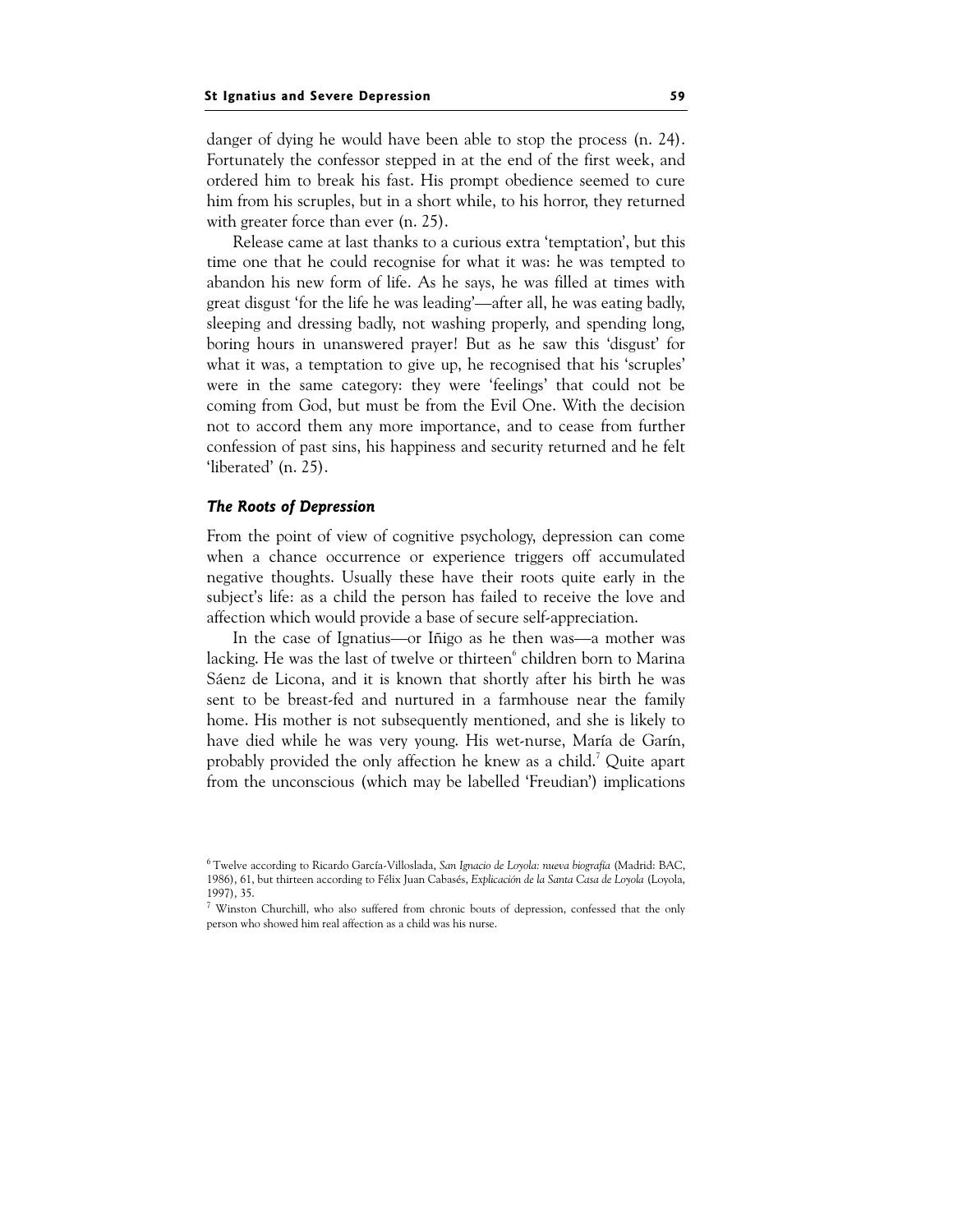

of such maternal deprivation,<sup>8</sup> there are also cognitive, or semiconscious, consequences.

For Iñigo, further doubts about his own self-worth must have been sown when his father decided to send him away, while he was still in his early teens, to serve as a page in the courtly household of the Treasurer of Castile, Juan Velázquez de Cuéllar, in Arévalo. However well-intentioned this move was, it had the effect of uprooting a young lad from a familiar context—the hilly green Basque countryside and a homely household packed with older siblings—to a foreign, alien and formal setting—court life in the dry Castilian meseta with its burning heat and icy winters. It is hardly surprising that the young Iñigo sought compensation for such a wrench in superficial self-adornment (fine clothes, careful grooming, martial prowess with sword and dagger<sup>9</sup>), and in sexual satisfaction. He applied for permission to carry a sword

 $8$  Analysed in detail by Meissner, The Psychology of a Saint, 362-363; he draws a parallel between Ignatius and Michelangelo, who also lost his mother very young.

<sup>9</sup> James Brodrick, Saint Ignatius Loyola: The Pilgrim Years (London: Burns and Oates, 1956), 47, draws on the evidence that emerged when Iñigo (along with his priest brother) was brought before the judges in 1515; see n. 11.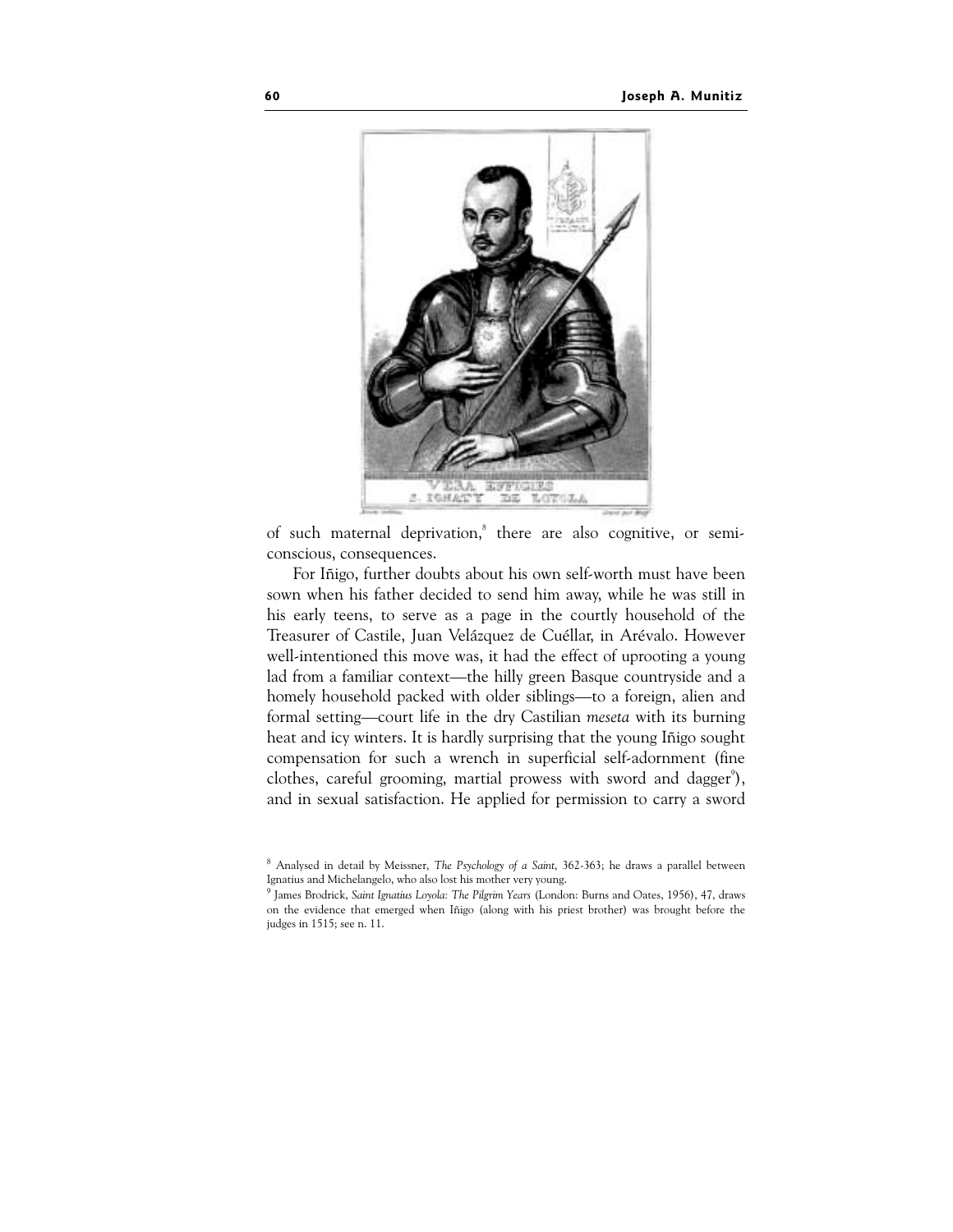because he had been threatened by someone furious at an affront, which was probably the result of an affair. It is notorious that what the 'Don Juan' type is seeking in pleasure is a security which is always eluding him. Iñigo was to confess to Laínez that he was very much a ladies' man.<sup>10</sup>

 A turning-point in Iñigo's conversion process in Loyola came when he was granted a striking grace: 'being awake one night, he saw clearly a likeness of Our Lady with the Holy Child Jesus, at the sight of which, for an appreciable time, he received a very extraordinary consolation' (n. 10). The effect of this concerned his sexual feelings and behaviour: he was left 'sickened at his whole past life, and especially at matters of the flesh'. From then on, 'he never again had even the slightest complicity in matters of the flesh' (n. 10).

But it is probably true that Iñigo's sexual proclivities had been more of a symptom than a true cause. Cognitive therapy tries to uncover how a person thinks about their basic safety and vulnerability. For Iñigo, the strange world of Arévalo must have seemed threatening enough, but worse was to come with the disgrace of his patron, the Treasurer of Castile. The Treasurer joined protests against the curtailment of privileges that followed the accession of the foreigner Charles V to the Spanish throne. He eventually submitted on being threatened by troops, but this disgrace, along with other disasters, led to a fit of melancholy during which he died.

Iñigo had to leave the palace and seek employment with another nobleman, the Duke of Nájera and Viceroy of Navarre, Pedro Manrique de Lara, who was a professional soldier. Iñigo had seen one world dissolve around him; he now entered a new, military world, for which he was probably not prepared. In fact the Duke used his services more on diplomatic missions, which Iñigo carried out with some aplomb, than on military ones. But at the defence of Pamplona, Iñigo allowed himself to be carried away in a wild flight of chivalry, against the advice of the professional soldiers, and he was seriously wounded. As a result, he had a permanent limp.

<sup>10</sup> MHSJ FN 1, 72, 76; see also Polanco in MHSJ FN 1, 154-156.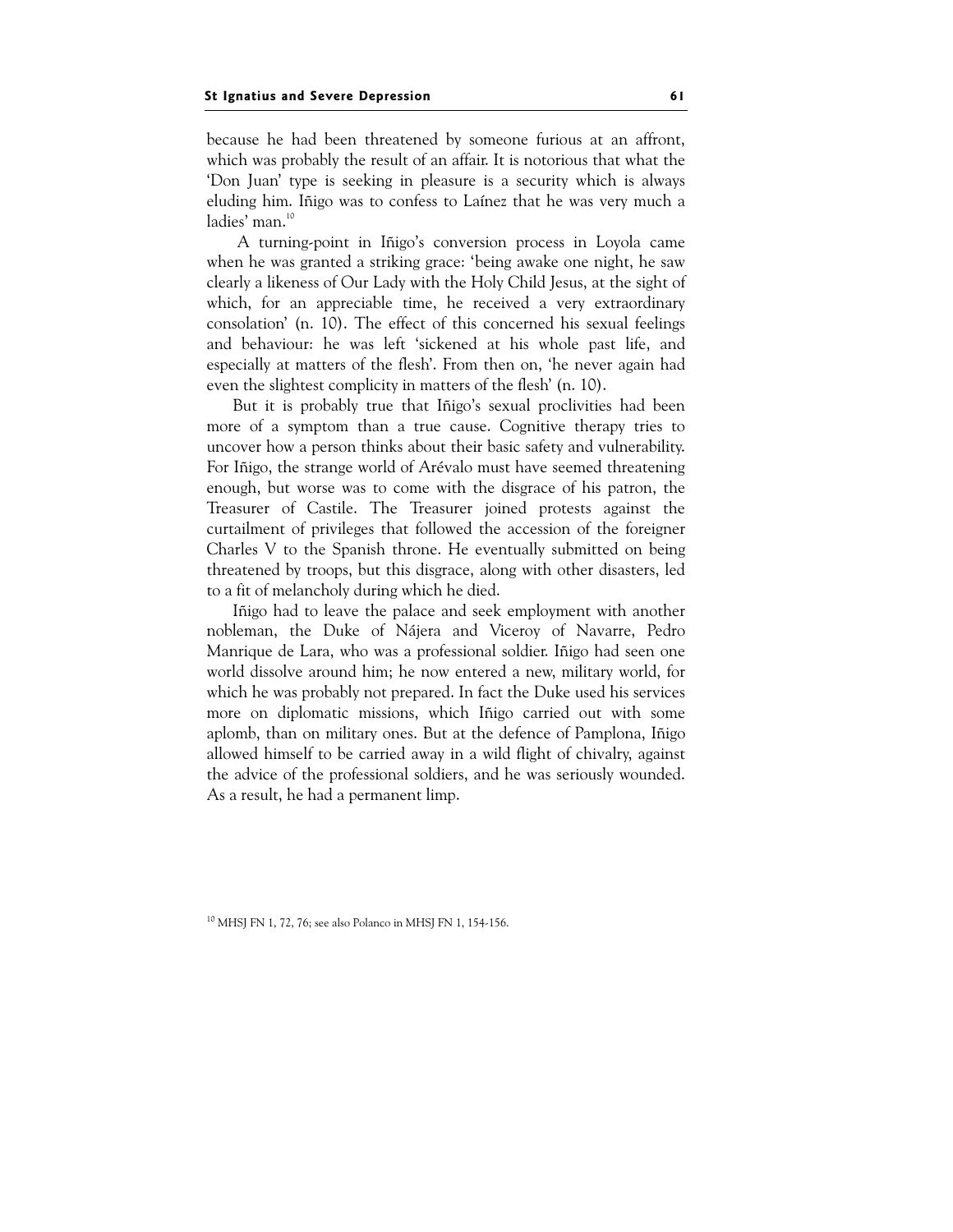#### **Depressive Crisis** Depressive Crisis

The features of a 'typical' depressive crisis include an unrealistic appreciation of personal limits, and a conviction of special status coupled paradoxically with a sense of worthlessness. These stem from the failure to satisfy certain basic needs—for safety, for the ability to control oneself and the immediate environment, for autonomy, for selfesteem, for self-expression. We know, because his contemporaries tell us so, that Iñigo was subject to fits of anger, $11$  in which he found selfcontrol very difficult. It clear that respect for the lives of others did not rank highly with him: he was prepared to stab a Moor who spoke doubtingly about the perpetual virginity of Mary (n. 15), and earlier he was accused of serious offences which probably included bloodshed.<sup>12</sup> Further light is thrown on the type of depression that seems to have afflicted Ignatius when one examines more closely the thinking process involved in his scruples: basically he was striving to be perfect, but he thought that he could not rid himself of his former imperfections. He had projected for himself an ideal picture of what a 'saint' should be, and he became more and more frustrated as he saw that he did not coincide with it.

Another common feature of depression is 'black and white thinking': sufferers are incapable of admitting grey areas, and make 'all



or nothing' judgments. They are also completely focused on the self: guilt is wholly personal to themselves. They become incapable of seeing things in a wider context; the smallest fault or error justifies wild generalisations and instant conclusions. Their thoughts become negative and pessimistic: because one thing is wrong, everything is wrong. And, perhaps most distressingly, they

 $11$  MHSJ SSI 1, 566: in 1560, the Bishop of Salamanca recalled having seen Ignatius' reaction to being jostled in a Pamplona street. He went after the men responsible with his sword; 'if there hadn't been anyone to hold him back, either he'd have killed one of them or they'd have killed him'.

<sup>12</sup> MHSJ FD, 229-246, especially 235, 237-238, 241-242.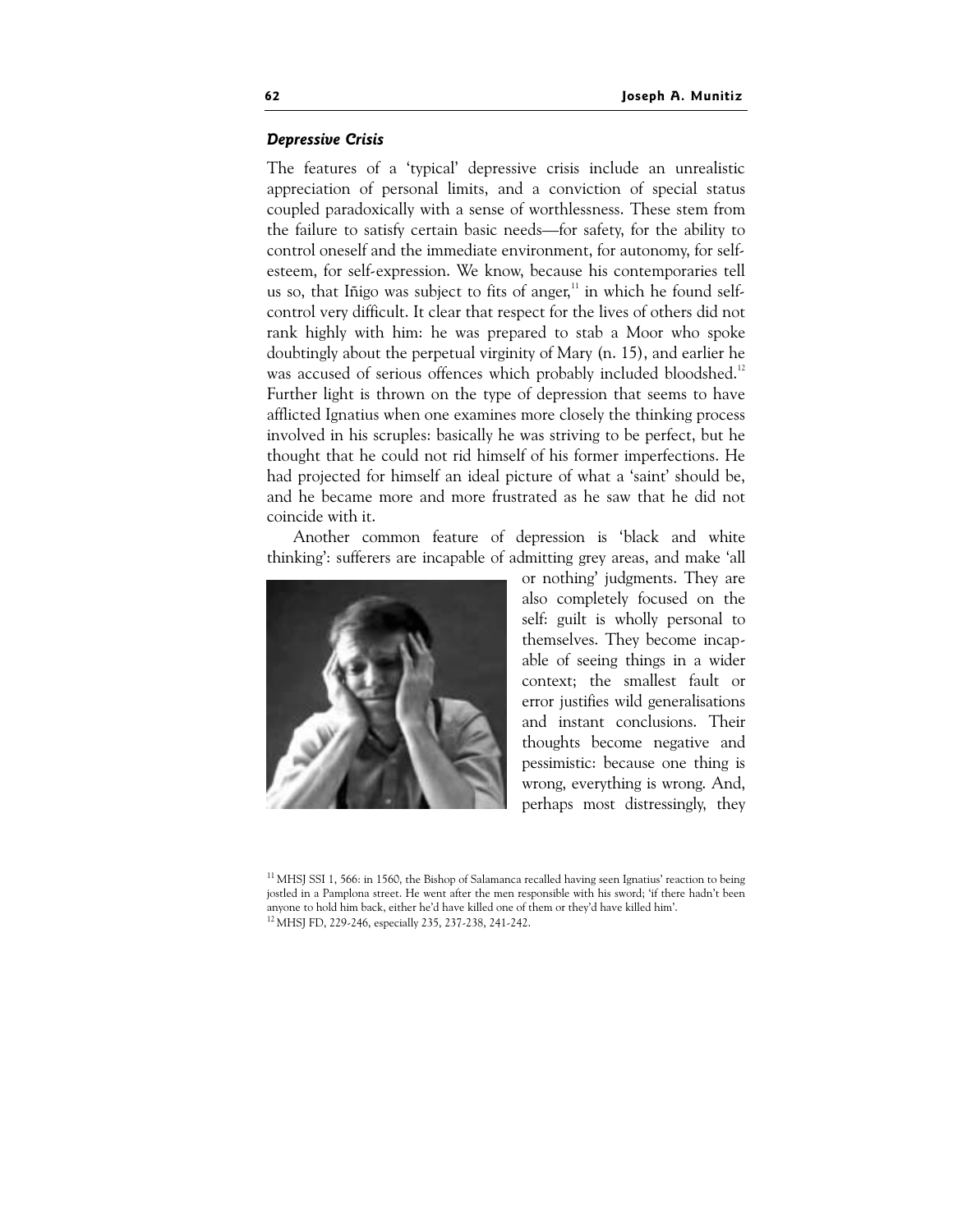are oppressed and crushed by 'shoulds' and 'oughts': 'I should have told the confessor such-and-such a detail', 'I ought to have mentioned that there were four and not just three offences', and so on, ad infinitum. They may experience a feverish loss of control over their own thought processes: again and again, the same persistent preoccupations keep recurring, driving them to the brink of madness.

Ignatius' first God-image was woefully defective For Ignatius, an additional set of half-conscious assumptions were clearly at work: the picture that he had formed of God in his earlier years was woefully defective. Authority in his home was probably represented by a remote and dominant father; Don Beltrán was the only son of Iñigo's bellicose grandfather, who was exiled to the south of Spain in punishment for his part in the clan wars of the Basque country. He had succeeded in building up the family's economic and social position, but at the cost of active service in defence of the Castilian monarchs. This had won him important iron-mining privileges. Most of his sons would scatter to military or naval careers, and many to early deaths, including his eldest, the direct heir to the Tower-Palace of Loyola. One son was given to the Church, probably to ensure that the local parish church

One can form some idea of Iñigo's conception of God from the incident of the Moor mentioned above: God is a power who intervenes under duress from His saints. The saints were great because they did great penances; and it was the masochistic attraction of the really great penances that seduced Iñigo. He decided not to become a Carthusian because 'he was afraid he wouldn't be able to practise the hatred he had conceived against himself' (n. 12). At this point his ignorance was complete:

remained under family control, and was well known for his dissolute life.

… not knowing what humility was, or charity, or patience, or discernment in regulating and balancing these virtues. Rather, his whole purpose was to do these great exterior deeds because so the saints had done them for the glory of God …. (n. 14)

There is an element of fear in Ignatius' scruples before a God whom he sees as one who punishes,<sup>13</sup> although there are also traces of another image of God—just but loving—which is striving to break through.

<sup>&</sup>lt;sup>13</sup> In the Exercises of the First Week one is recommended to summon up feelings of fear (Exx 74).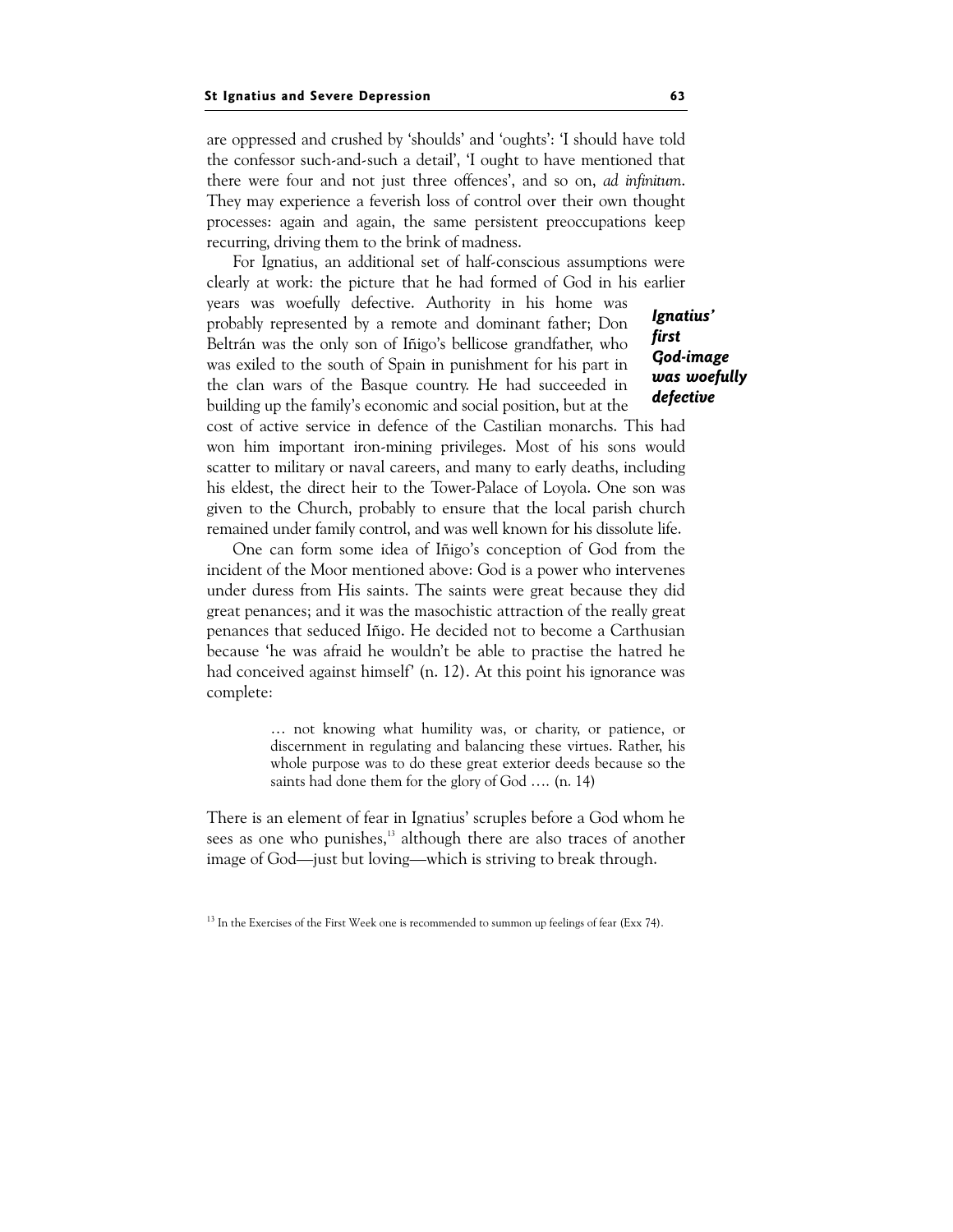#### **Overcoming Depression** Overcoming Depression

The effects of Ignatius' crisis were classical signs of major depression: poor concentration, indecisiveness, recurrent thoughts of death and suicide, loss of interest and pleasure in prayer or in attending liturgical functions, agitation and great distress, self-punishment (fasting) with loss of weight and probably chronic fatigue.

The cure for depression, in terms of cognitive therapy, consists in persuading the patient that their thought processes should be replaced by different ones. In the case of Ignatius, the initial step was the realisation that the thoughts troubling him belonged to the category of 'evil' thoughts, and were not the 'good' thoughts that superficially they appeared to be. This shift of perspective came about, significantly, less through his listening to what the confessors were telling him than through his attention to his own experiences. When Ignatius could see that what he was taking to be good was really evil, he was back in touch with reality. Once he had regained this objectivity, he was on the road to further development.

Fortunately for him, there were some elements in his upbringing that would now serve as the basis for a fairer appraisal of his own worth, and would open the way to an intimate knowledge of God. He had known what disinterested love could be—partly through his brother Martín and the latter's young wife, Magdalena de Araoz, and partly through María de Velasco, the widow of his first patron, who found him new employment with the Duke of Nájera. He had known a God who became a child in the arms of a mother. He was aware of the deep peace of consolation, and of compassion for himself.

Severe depression, however, usually has long-lasting effects, even if it is only experienced once. These can include an extraordinary enrichment of one's power of sympathy for others. In later years Ignatius often gave signs of this ability to penetrate into the minds and hearts of those he met, particularly in his dealing with novices in Rome. It is also remarkable that in the 'Helpful Notes' (sometimes called 'rules') for 'the perception and understanding of scruples and of the insinuations of our enemy' (Exx 346), Ignatius condemns what he calls 'erroneous' scruples (incorrect notions about what is and what is not a sin), but has sympathy for 'true' scruples (troubling doubts about sin). Such doubt can be 'of no small benefit for a time. Indeed to a great extent it cleanses and purifies ….' (Exx 348) But scruples are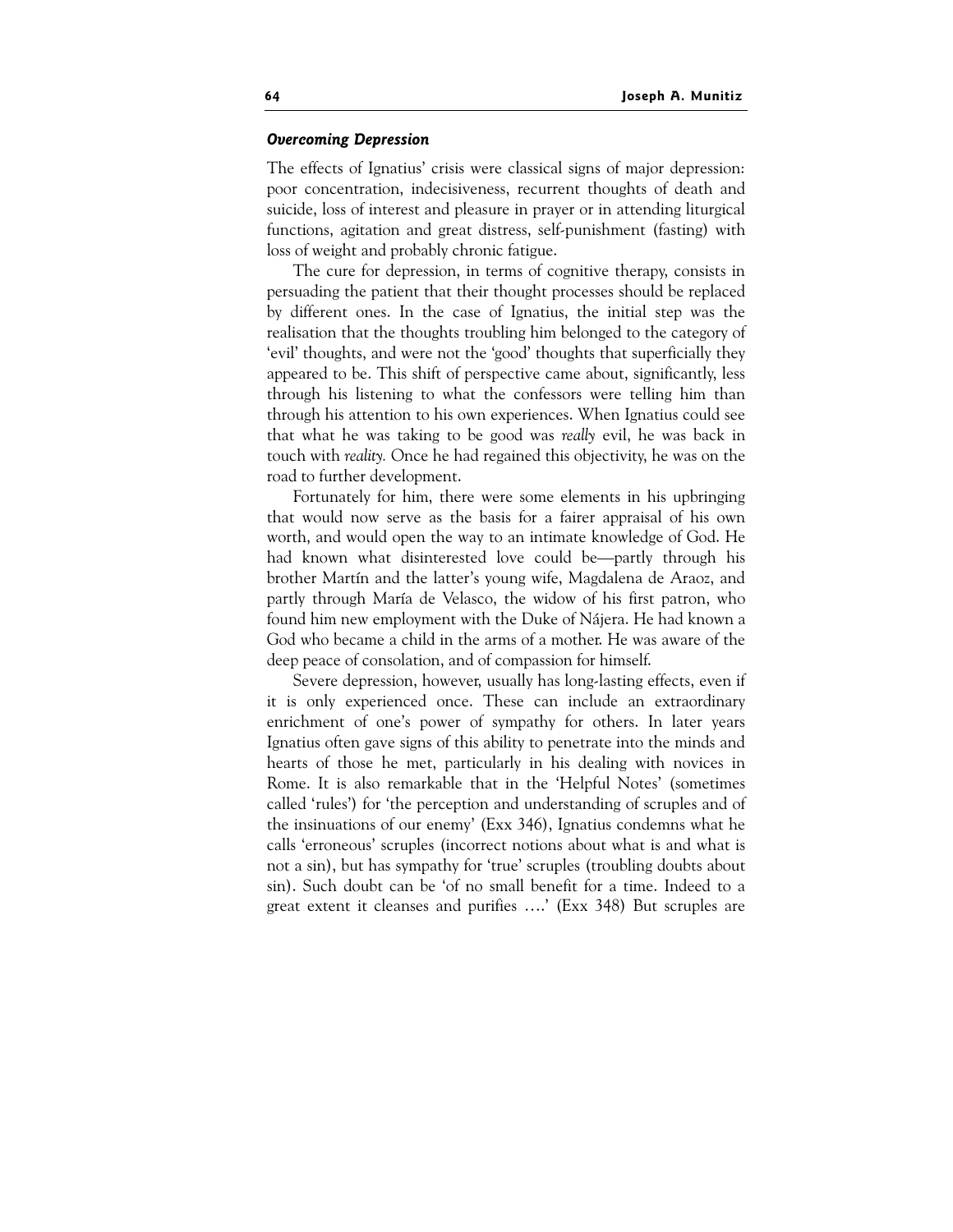often the sign of an excessively sensitive conscience, and the remedy may be to coarsen that conscience, or at least to 'seek to establish a position in the just mean' (Exx 350).

# $\mathcal{L}$

In considering whether Ignatius was prone to depression, or even manic-depressive, it is important to distinguish between what is now termed 'bipolar disorder' (formerly called 'manic-depressive psychosis') and 'major depression' (also referred to as 'unipolar disorder'). A recent survey-study of psychology notes:

> According to several estimates, about 10% of all men and 20% of all women in America will suffer from a major depressive episode (defined as one that lasts for at least two weeks) at some time during their lives.<sup>1</sup>

In the case of Ignatius at Manresa many of the classic symptoms of a maior depressive episode were present.<sup>15</sup> However, this episode seems to have been isolated, and later in life it was his constant serenity that mainly impressed his contemporaries: 'a tiny little Spaniard, a bit lame, with joyful eyes', as one man described him.<sup>16</sup> Ignatius himself claimed that it would not take him more than quarter of an hour's prayer to recover even from the suppression of his beloved Society of Jesus.<sup>17</sup>

As for signs of manic exaltation—the feeling that some manicdepressives experience that 'everything is possible'—they are not evident in what we know of Ignatius' later life. He was capable of ambitious undertakings, some of which (such as the famous Irish venture entrusted to Frs Broët and Salmerón in 1541 for which Ignatius drew up very detailed advice<sup>18</sup>) were doomed to failure. And

<sup>&</sup>lt;sup>14</sup> Henry Gleitman, Psychology (New York: W. W. Norton, 1995 [1981]), 737.

<sup>&</sup>lt;sup>15</sup> The American Psychiatric Association has published a classification system (DSM-IV, that is, Diagnostic and Statistical Manual of Mental Disorders, Fourth Edition) which lists the criteria for identifying a major depressive episode: compare Gerald C. Davison and John M. Neale, Abnormal Psychology (New York: John Wiley, 1996 [1974]), 227.

<sup>&</sup>lt;sup>16</sup> Fr Laínez reported this description of Ignatius: see Remembering Iñigo: Glimpses of the Life of Saint Ignatius Loyola: The Memoriale of Luis Gonçalves da Câmara, translated by Alexander Eaglestone and Joseph A. Munitiz (Leominster: Gracewing, 2004), n. 180.

<sup>17</sup> Memoriale, n. 182.

<sup>&</sup>lt;sup>18</sup> A letter and a memorandum on this mission are available in English in Iñigo: Letters Personal and Spiritual, translated by Joseph A. Munitiz, selected by Michael Ivens (New Malden: Iñigo Enterprises,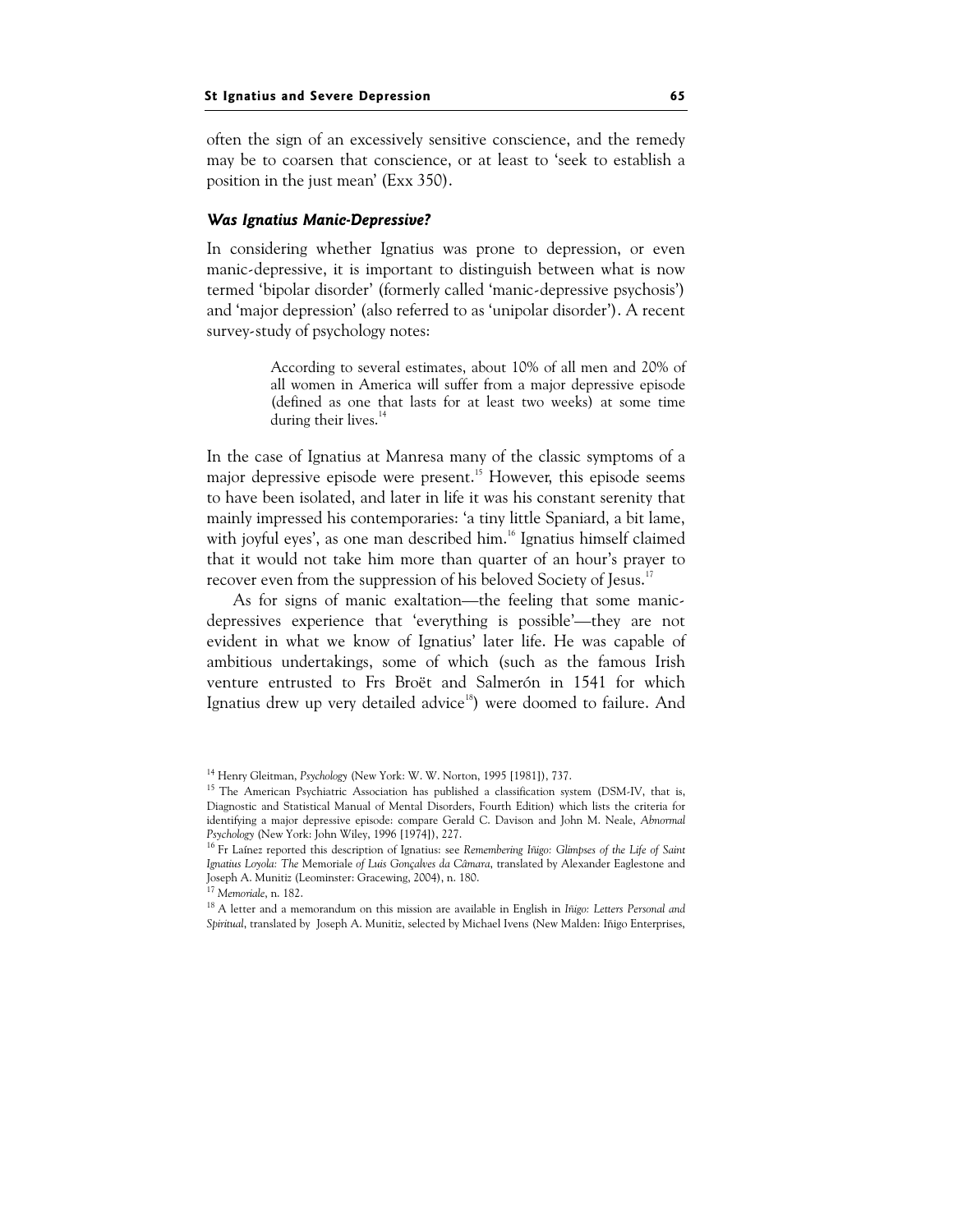at times he was considered foolhardy in the way he pressed ahead with projects, for example the founding of the Roman and German colleges when financial backing seemed non-existent.<sup>19</sup> But even in these cases Ignatius' projects were inspired by the realism and practical good sense that led to their eventual success, rather than by a delusive optimism.

 There is a passing remark in Fr Meissner's Freudian analysis which may be relevant here:

> The loss of his mother would have left him with a deep-seated unconscious wish for reunion with her, specifically through death. Correlative with this wish, we could infer unconscious fantasies, formed at an infantile level in his mind, of rejoining his mother in the heavenly kingdom, where mother and son could be reunited in eternal bliss. A consequence of this dynamic would be an essentially depressive core to his personality organisation, rooted in his sense of abandonment, intolerable and inexpressible rage at the abandoning mother, and a devalued sense of himself as a child who was not worthy of his mother's love and fidelity.<sup>20</sup>

Despite this remark, Meissner lays much more stress on the obsessive features of Ignatius' personality than on the depressive: 'a salient aspect of Ignatius' personality is his obsessionality'; 'as we study

Ignatius' post-conversion life, we get a sense of discipline, tenacity to the point of stubbornness or obstinacy, and a pattern of behaviour impressive for its consistent degree of control especially emotional control'.<sup>21</sup>

The Memoriale of Luis Gonçalves da Câmara reveals several examples of this. There is Ignatius' obsessive insistence on rules, all duly numbered. There is a touchiness which leads him



<sup>1995), 52-58;</sup> a translation of the letter is also included in Letters of St Ignatius of Loyola, translated by William J. Young (Chicago: Loyola UP, 1959), 51-52.

<sup>20</sup> Meissner, The Psychology of a Saint, 362 (my italics).

<sup>19</sup> Memoriale, n. 16, n. 234.

 $^{21}$  Meissner, The Psychology of a Saint, 373, 374. The role of fear in the Exercises, briefly mentioned in a previous note, is one among other features that may provoke untoward reactions in retreatants inclined to depression; even a prayer such as the famous 'Take, Lord, and receive' (Exx 234) from the Contemplation to Attain Love in the Fourth Week can be excessive if presented too bluntly.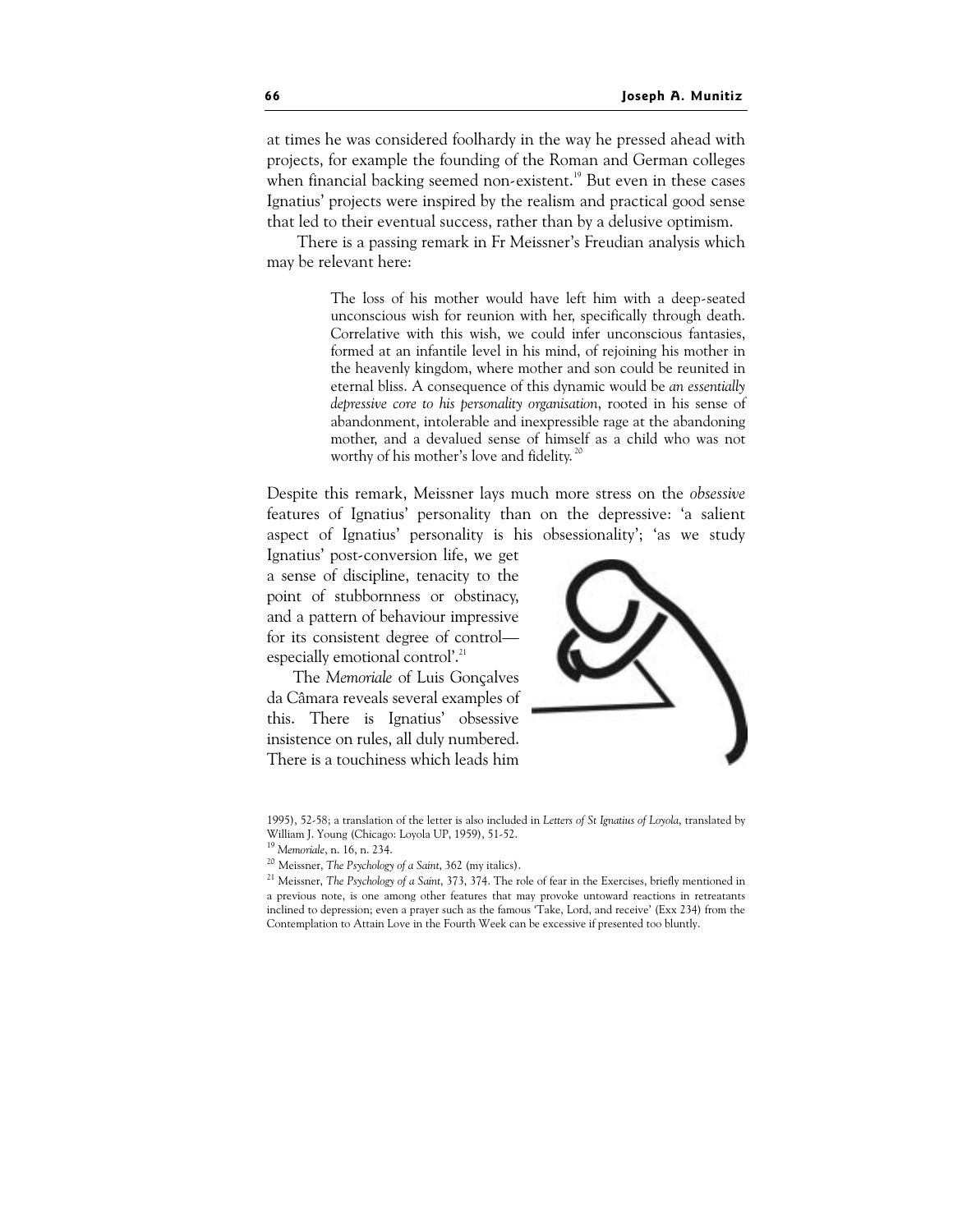to react with what seems excessive ferocity to undue noise or to forms of pretentiousness. He can look ridiculous in his meticulous respect for titles, both those of others and his own (a trait picked out for criticism by the unsympathetic Dominican Melchor Cano<sup>22</sup>). As a recent study has shown, one should not confuse (as Gonçalves da Câmara seems to do) extraordinary sanctity with infallibility: Ignatius' excessive compliance with aberrant medical advice nearly cost him his life, and his hyper-sensitivity in sexual matters seems to have warped his judgement.<sup>23</sup>

Overall it would seem unlikely that Ignatius was manic-depressive, although he experienced a major depression, from which he emerged as a living witness that one can not only survive the experience but build on it for the greater glory of God.

# Depression or Desolation?

The relationship between depression and the Ignatian concept of 'desolation' is also important here. Someone unfamiliar with the specific characteristics of spiritual desolation might easily confuse it with depression, but in fact they operate on different wavelengths, even when they coincide. 'Desolation', for the mature Ignatius, is the work of the devil, and is independent of feelings of satisfaction or distress: a married man happily going to see his mistress can be in a state of 'desolation' for Ignatius; an unhappy student who has failed an examination, but continues to trust in God's love for him, may not be. Usually, of course, sadness and distress are typical of desolation, as are many of the features that characterize depression; but in this case they come because of spiritual causes—one is being tried, and tempted, and troubled by 'the enemy of human nature' (Exx 7, Exx 317). Ignatius describes the symptoms mainly in relation to prayer-life; we need 'a

<sup>&</sup>lt;sup>22</sup> Terence O'Reilly, 'Melchor Cano and the Spirituality of St Ignatius Loyola', in Ignacio de Loyola y su tiempo, edited by Juan Plazaola (Bilbao: Universidad de Deusto, 1992), 369-379 (especially 371-373): the full text of Cano's critical report on Ignatius (whom he had known in Rome) was published by Professor O'Reilly in his Variorum volume (1995), From Ignatius Loyola to John of the Cross: Spirituality and Literature in Sixteenth-century Spain, chapter 5.

<sup>&</sup>lt;sup>23</sup> Ignacio Cacho, Iñigo de Loyola: ese enigma (Bilbao: Universidad de Deusto and Mensajero, 2003), 381-393; he is discussing the Memoriale, n. 35 and n. 56.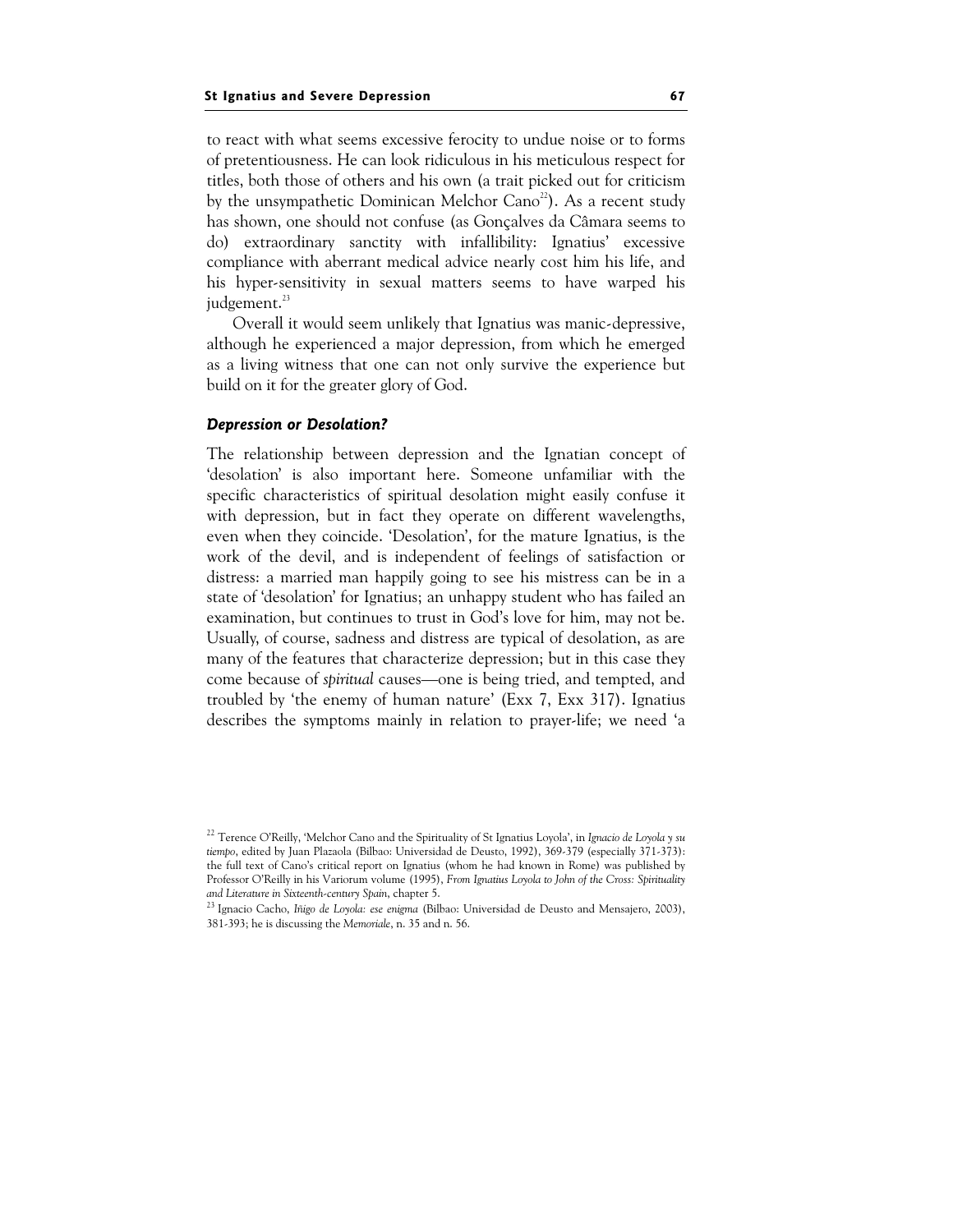

wider account … in order to sketch out the typical expressions of desolation in relationships and in various circumstances'.<sup>24</sup>

Sometimes a spiritual director will be able to recognise quite quickly that a person asking for advice is under psychological pressure, which may be revealed in insomnia, in loss of self-esteem, or in a painful lack of interest and energy. But the director may also gradually realise that although a person has suffered, and may still be suffering, from psychological depression, this accompanies a genuine state of spiritual desolation, in which the person faithfully strives to pray despite temptations to doubt and even to despair.<sup>25</sup> In the first case, the best policy is to direct the sufferer to a competent psychotherapist; in the second, both psychological and spiritual help may be needed.

Ignatius' spiritual director at Manresa, although clearly following the rules for dealing with scruples, could do nothing to help him, and in fact just made matters worse (n. 23). Ignatius was able to break out of the vicious circle of depression only when he regained contact with

<sup>&</sup>lt;sup>24</sup> Michael Ivens, Understanding the Spiritual Exercises: Text and Commentary-A Handbook for Retreat Directors (Gracewing: Leominster, 1998), 217.

<sup>&</sup>lt;sup>25</sup> Examples of the different cases that may arise are outlined briefly by Brigitte-Violaine Aufauvre, 'Désolation spirituelle et/ou dépression', first published in Christus, 197 (January 2003), 27-35, then translated into English, 'Depression and Spiritual Desolation', The Way, 42/3 (July 2003), 47-56.